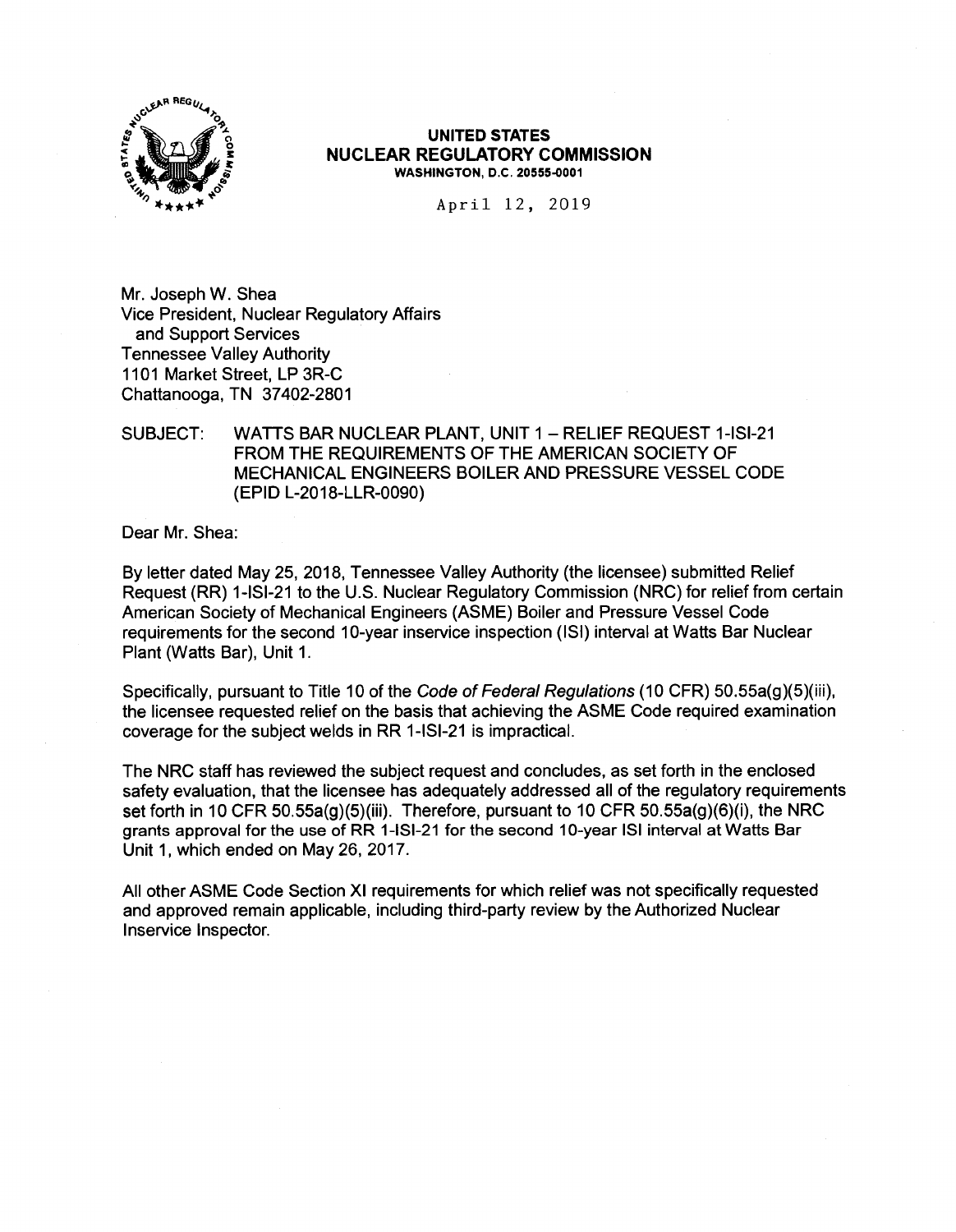$J. Shea$   $-2$  -

If you have any questions, please contact the Project Manager, Robert Schaaf, at 301-415-6020 or by email to Robert.Schaaf@nrc.gov.

Sincerely,

Groen

Undine Shoop, Chief Plant Licensing Branch 11-2 Division of Operating Reactor Licensing Office of Nuclear Reactor Regulation

Docket No. 50-390

Enclosure: Safety Evaluation

cc: Listserv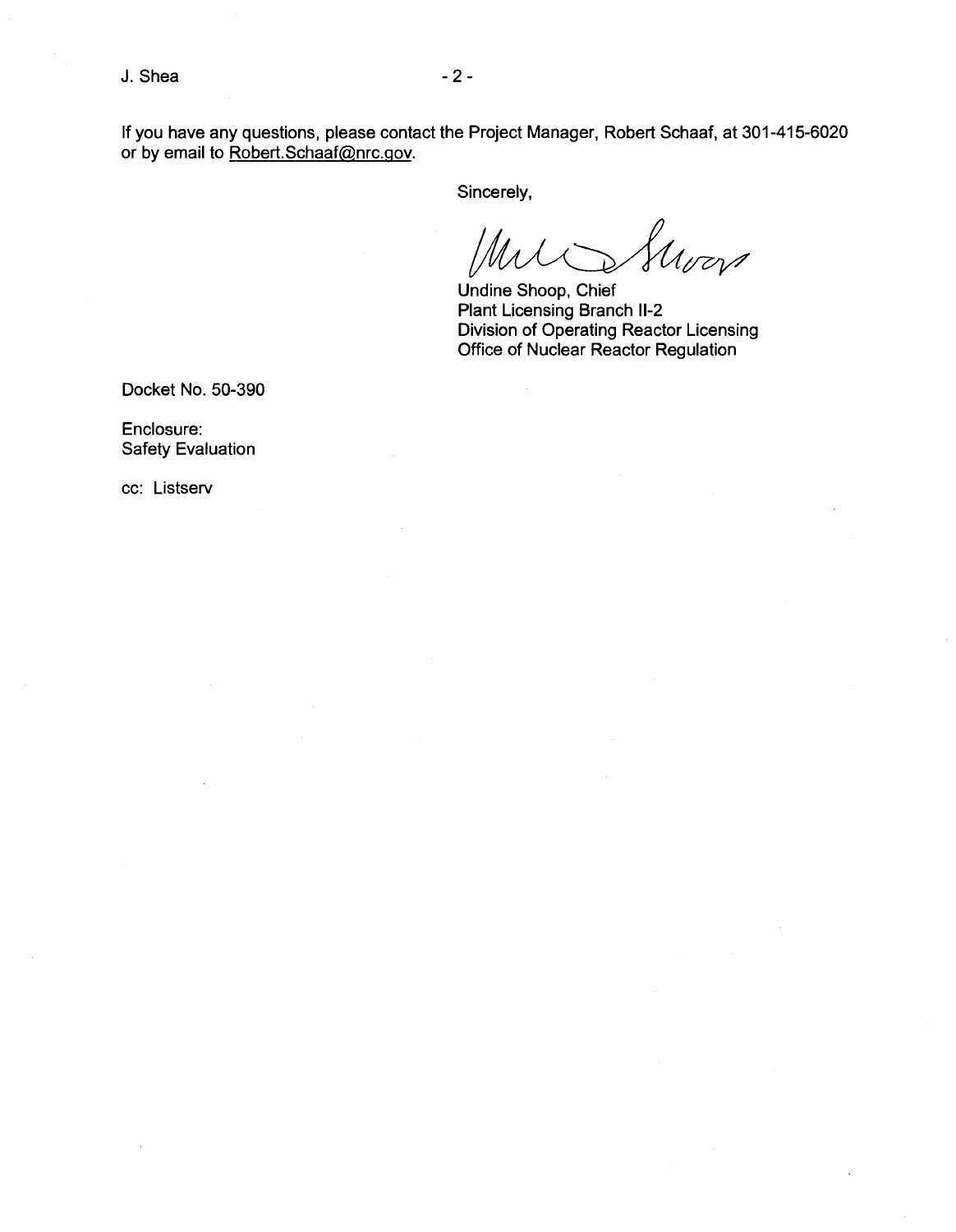

## **UNITED STATES NUCLEAR REGULATORY COMMISSION WASHINGTON, D.C. 20555-0001**

# SAFETY EVALUATION BY THE OFFICE OF NUCLEAR REACTOR REGULATION FOR RELIEF REQUEST 1-ISl-21 LIMITED EXAMINATION COVERAGE ASME CODE. SECTION XI, EXAMINATION CATEGORIES 8-D. C-A. C-81 AND R-A SECOND 10-YEAR INSERVICE INSPECTION INTERVAL TENNESSEE VALLEY AUTHORITY WATTS BAR NUCLEAR PLANT, UNIT 1 DOCKET NO. 50-390

# 1.0 INTRODUCTION

By letter dated May 25, 2018 (Agencywide Documents Access and Management System Accession No. ML 18155A335), Tennessee Valley Authority (TVA or the licensee), submitted Relief Request (RR) 1-ISl-21 to the U.S. Nuclear Regulatory Commission (NRC) for the second 10-year inservice inspection (ISi) interval of Watts Bar Nuclear Plant (WBN), Unit 1. In RR 1-ISl-21, the licensee requested relief from the examination coverage requirements of Section XI, "Rules for lnservice Inspection [ISi] of Nuclear Power Plant Components," of the American Society of Mechanical Engineers Boiler and Pressure Vessel Code (ASME Code), applicable to certain ASME Code Class 1 and 2 component welds.

Specifically, pursuant to Title 10 of the Code of Federal Regulations (10 CFR) Section 50.55a(g)(5)(iii), the licensee requested relief on the basis that achieving the ASME Code required examination coverage for the subject welds in RR 1-ISl-21 is impractical.

# 2.0 REGULATORY EVALUATION

The regulations in 10 CFR 50.55a(g)(4) require that, throughout the service life of a boiling or pressurized water-cooled nuclear power facility, components classified as ASME Code Class 1, 2, and 3 components meet the requirements, except the design and access provisions and preservice examination requirements, set forth in Section XI of the ASME Code incorporated by reference in 10 CFR 50.55a(a)(1)(ii) 12 months prior to the start of the 120-month inspection interval, subject to the conditions listed in 10 CFR 50.55a(b)(2).

When conformance to these requirements is determined to be impractical, relief may be requested by the licensee pursuant to 10 CFR  $50.55a(g)(5)(iii)$ . Additionally, pursuant to 10 CFR 50.55a(g)(5)(iii), the licensee must notify the NRC and submit, as specified in 1 O CFR 50.4, information to support the determination. Requests for relief made in accordance with 10 CFR 50.55a(g)(5)(iii), must be submitted no later than 12 months after the expiration of the initial or subsequent 10-year inspection interval.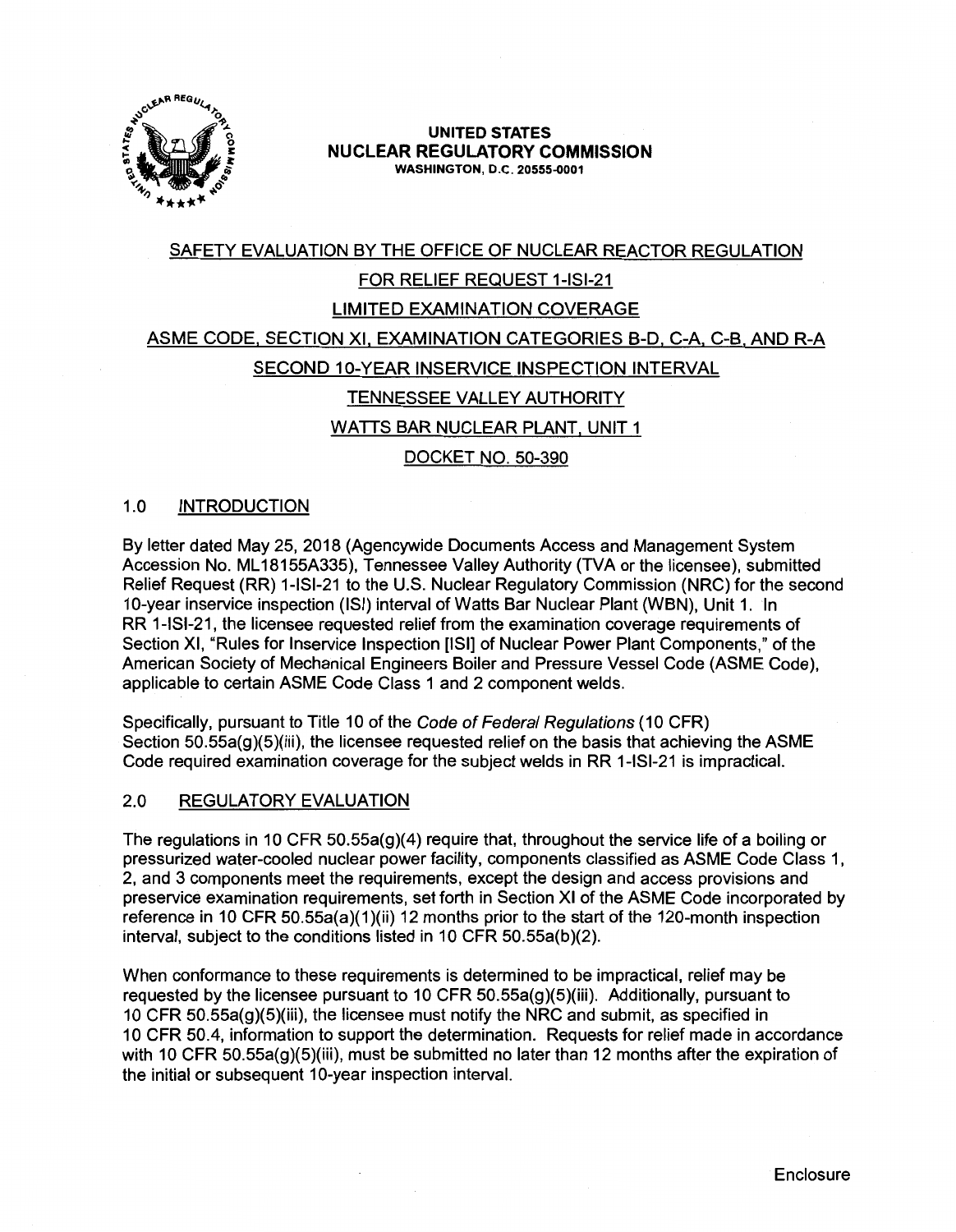Pursuant to 10 CFR 50.55a(g)(6)(i), the Commission will evaluate determinations of impracticality under 10 CFR 50.55a(g)(5). After its evaluation, the Commission may grant relief and may impose such alternative requirements as it determines are authorized by law, will not endanger life or property or the common defense and security, and are otherwise in the public interest giving due consideration to the burden upon the licensee that could result if the requirements were imposed on the facility.

Based on the above and subject to the following technical evaluation, the NRC staff (or the staff) finds that regulatory authority exists for the licensee to request the relief and the staff to authorize it.

# 3.0 TECHNICAL EVALUATION

The NRC staff evaluated the information in the licensee's submittal for the welds in RR 1-ISl-21 and documented its findings in the following subsections, organized by examination category.

- 3.1 Examination Category B-D, Full Penetration Welded Nozzles in Vessels Inspection Program B, Item No. 83.110, Pressurizer Nozzle-to-Vessel Welds
- 3.1.1 Components Affected

Details of the pressurizer welds under Examination Category B-D are shown in Table 1 of this safety evaluation (SE), obtained from Table 1 "WBN Unit 1 Welds with Limited Examinations," of the attachment to the enclosure of the submittal.

| Item No. | Weld<br><b>Identification</b> | <b>Weld Material;</b><br><b>Component</b><br><b>Description</b> | <b>Examination</b><br><b>Limitation</b>                                                  | <b>Percent Coverage</b><br><b>Achieved</b> |
|----------|-------------------------------|-----------------------------------------------------------------|------------------------------------------------------------------------------------------|--------------------------------------------|
| B3.110   | <b>WP-10</b>                  | Ferritic steel;<br>Surge nozzle-<br>to-vessel weld              | Geometric nozzle<br>design and head side<br>of weld due to heater<br>penetration nozzles | 53.0                                       |
| B3.110   | <b>WP-11</b>                  | Ferritic steel;<br>Spray nozzle-<br>to-vessel weld              | Geometric nozzle<br>design configuration                                                 | 73.7                                       |
| B3.110   | <b>WP-12</b>                  | Ferritic steel;<br>Relief nozzle-<br>to-vessel weld             | Geometric nozzle<br>design configuration                                                 | 56.4                                       |
| B3.110   | <b>WP-13</b>                  | Ferritic steel;<br>Safety nozzle-<br>to-vessel weld             | Geometric nozzle<br>design configuration                                                 | 56.4                                       |
| B3.110   | <b>WP-14</b>                  | Ferritic steel;<br>Safety nozzle-<br>to-vessel weld             | Geometric nozzle<br>design configuration                                                 | 56.4                                       |
| B3.110   | <b>WP-15</b>                  | Ferritic steel;<br>Safety nozzle-<br>to-vessel weld             | Geometric nozzle<br>design configuration                                                 | 56.4                                       |

| Table 1. Examination Category B-D Limited Volumetric Examination Coverage |  |  |  |
|---------------------------------------------------------------------------|--|--|--|
|---------------------------------------------------------------------------|--|--|--|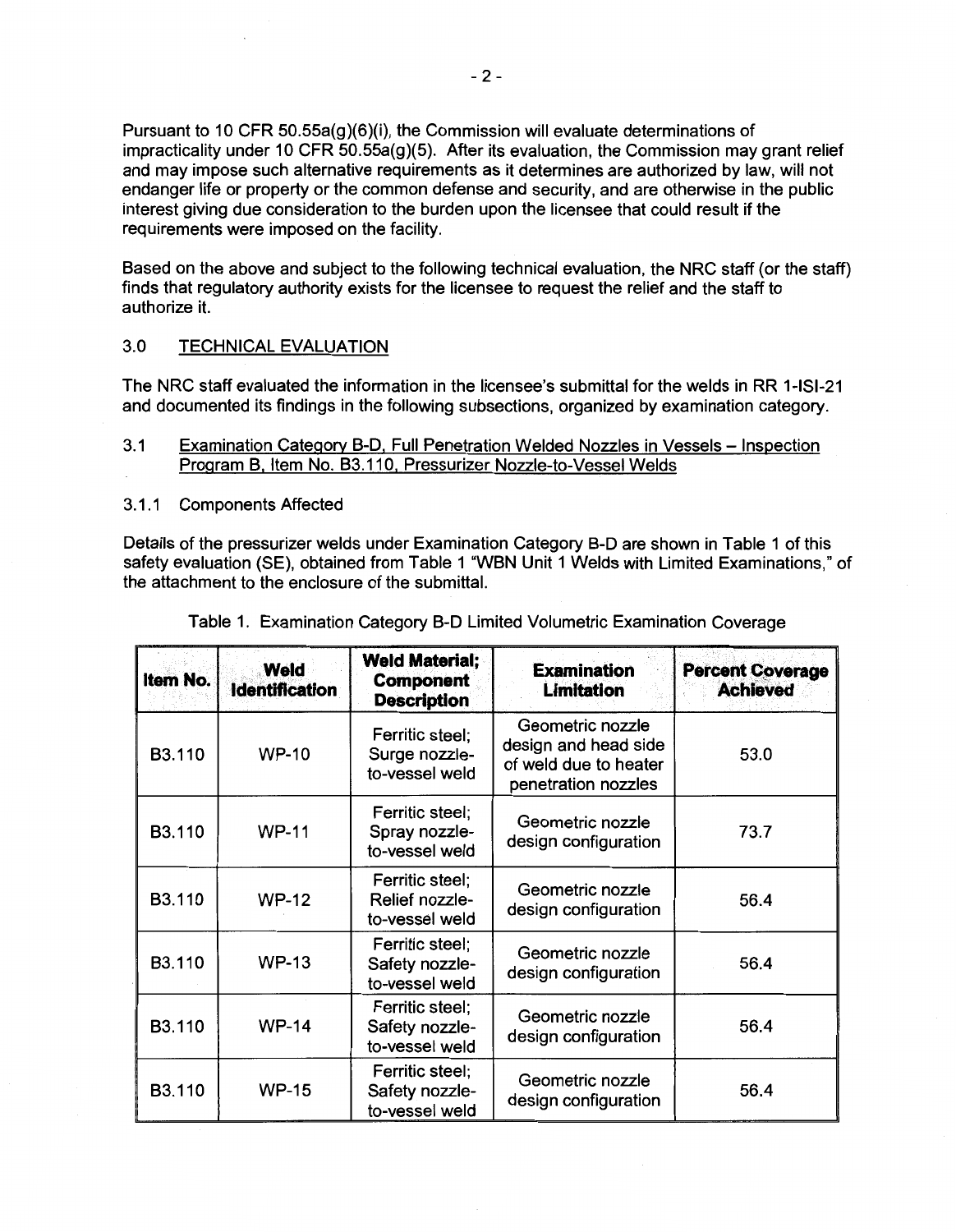# 3.1.2 Applicable ASME Code Edition and Addenda

The ASME Code of record at WBN, Unit 1 for the second 10-year ISi interval is the 2001 Edition through the 2003 Addenda of ASME Code, Section XI.

# 3.1.3 ASME Code Requirement

The ASME Code examination requirement is volumetric examination of essentially 100 percent of the applicable nozzle-to-vessel weld volume defined in Figures IWB-2500-7(a) through IWB-2500-7(d), "Nozzle in Shell or Head" of ASME Code, Section XI. When 100 percent of the required volume cannot be examined due to interferences, obstructions, or geometrical configuration, ASME Code Case (CC) N-460, "Alternative Examination Coverage for Class 1 and Class 2 Welds," allows reduction of the examination volume to 90 percent of the required volume. CC N-460 has been approved for use without conditions by the NRC in Regulatory Guide (RG) 1.147, Revision 18, "lnservice Inspection Code Case Acceptability, ASME Section XI, Division 1," which is incorporated by reference in 10 CFR 50.55a(a)(3)(ii).

# 3.1.4 Reason for Relief Request

The licensee achieved the coverages shown in Table 1 of this SE for the subject welds and could not achieve the ASME Code required examination coverage because of the examination limitation listed for each weld. For the six welds in Table 1, the licensee achieved 53.0 to 73. 7 percent of the required examination volume and did not detect any recordable indications. The licensee stated that due to these limitations, complying with the ASME Code required examination coverage is impractical and is thus requesting relief pursuant to 10 CFR  $50.55a(g)(5)(iii)$ .

# 3.1.5 Basis for Relief Request

The licensee stated that the required examination coverage can only be accomplished by modifying and/or disassembling components associated with the weld beyond their current design, which therefore presents a burden of compliance. In lieu of the ASME Code required examination coverage, the licensee examined the welds to the maximum extent practical, achieving the coverages in Table 1 by ultrasonic testing (UT) examination in accordance with 1-2120, "Other Vessels" of Appendix I "Ultrasonic Examinations" to Section XI of the ASME Code.

# 3.1.6 Duration of Relief Request

The licensee submitted RR 1-ISI-21 for the second 10-year ISI interval at WBN, Unit 1, which began on May 27, 2007, and ended on May 26, 2017.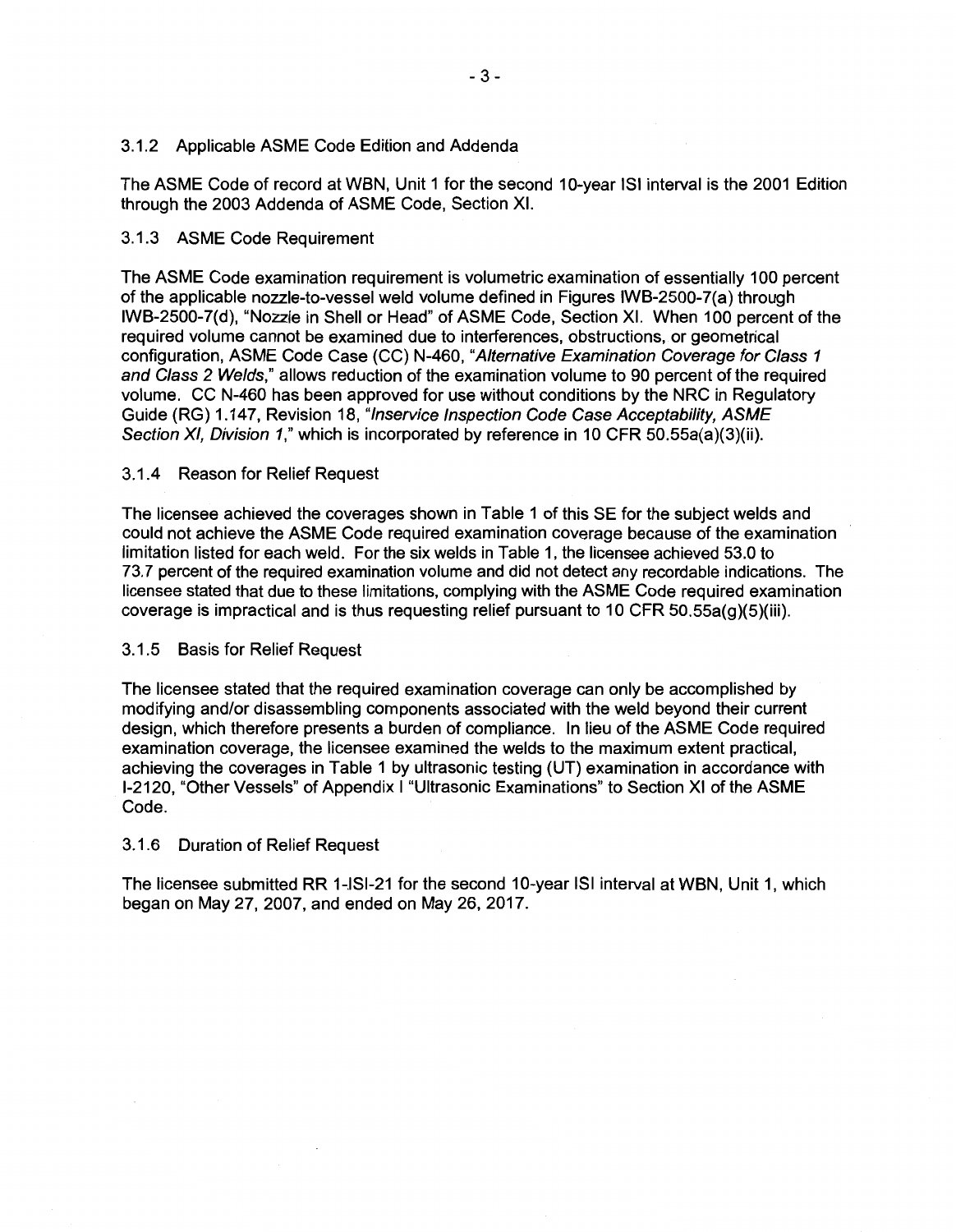# 3.1.7 NRC Staff Evaluation

For the pressurizer nozzle-to-vessel welds in Table 1 of this SE, the licensee achieved less than 90 percent of the required volumetric examination coverage due to geometric limitations that would entail modification of the associated components if the required coverage were to be obtained. The staff finds the stated limitations to be an acceptable basis for impracticality of conforming to the requirements and finds the modification necessary to achieve the required coverage constitutes a burden upon the licensee.

The licensee examined the pressurizer nozzle-to-vessel welds in Table 1 of this SE to the maximum extent practical using UT examination in accordance with Appendix I to Section XI of the ASME Code, and achieved the coverages shown in the table. The licensee used 45-degree and 60-degree shear wave scanners, parallel and transverse to the weld, from both sides of the weld. The NRC staff reviewed some of the examination coverage sheets and verified the licensee's achieved coverages. The staff finds the licensee's achieved coverages acceptable. The examined volumes included weld and base materials in the inner region where degradation is expected to show should it occur.

Based on the above discussion, the NRC staff determined that obtaining the ASME Code required examination volume coverage for the subject pressurizer nozzle-to-vessel welds is impractical because of the stated limitations and that the modifications necessary to obtain the required coverage would impose a burden upon the licensee. The staff also determined that the volumetric UT examination performed to the maximum extent practical provides reasonable assurance of the structural integrity of the welds because: (1) the licensee identified no recordable indications; and (2) evidence of significant service-induced degradation in the welds, if it were to occur, would likely be detected in the volumetric examination coverages obtained by the licensee (Table 1), because the examined weld volume includes the most susceptible regions, is the same material as the unexamined volume, is under the same loading conditions, and is exposed to the same reactor coolant environment.

# 3.2 Examination Category C-A Pressure Retaining Welds in Pressure Vessels, Item No. C1 .20, Head Circumferential Welds

3.2.1 Components Affected

Details of the welds under Examination Category C-A are shown in Table 2 of this SE, obtained from Table 1 of the attachment to the enclosure of the submittal.

| Item No. | Weld<br><b>Identification</b> | <b>Weld Material;</b><br><b>Component</b><br><b>Description</b>          | <b>Examination</b><br><b>Limitation</b>                    | <b>Percent Coverage</b><br><b>Achieved</b> |
|----------|-------------------------------|--------------------------------------------------------------------------|------------------------------------------------------------|--------------------------------------------|
| C1.20    | $BIT-2$                       | Stainless steel;<br>Boron injection<br>tank lower shell-to-<br>head weld | Cast SS shell-to-<br>head design. No<br>scan on cast side. | 45.2                                       |

#### Table 2. Examination Category C-A Limited Volumetric Examination Coverage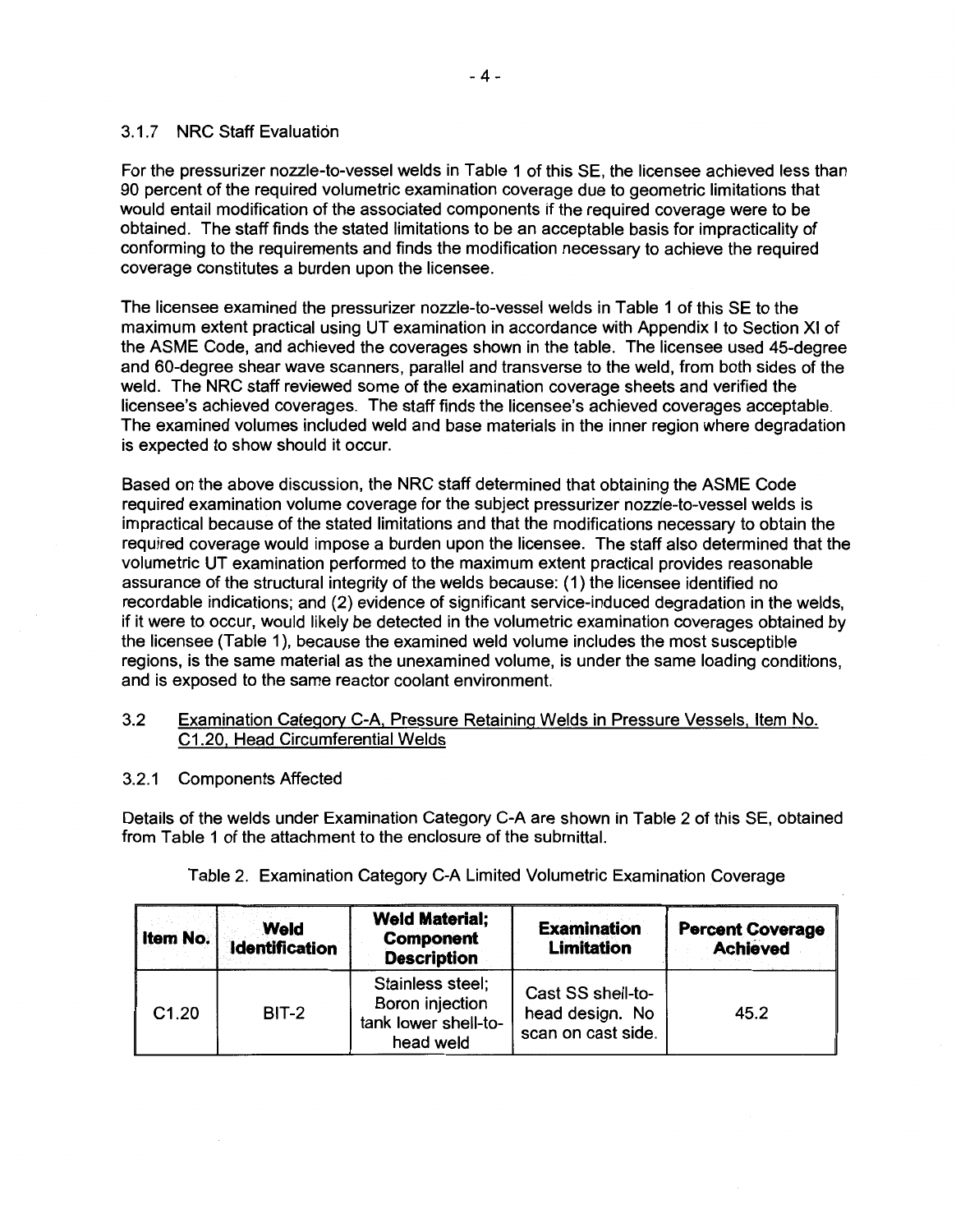| <b>Item No.</b> | <b>Weld</b><br><b>Identification</b> | <b>Weld Material:</b><br><b>Component</b><br><b>Description</b>          | <b>Examination</b><br><b>Limitation</b>                    | <b>Percent Coverage</b><br><b>Achieved</b> |
|-----------------|--------------------------------------|--------------------------------------------------------------------------|------------------------------------------------------------|--------------------------------------------|
| C1.20           | BIT-3                                | Stainless steel:<br>Boron injection<br>tank upper shell-<br>to-head weld | Cast SS shell-to-<br>head design. No<br>scan on cast side. | 48.2                                       |
| C1.20           | CVCS-<br>SWIFLTR-62-<br>96           | Stainless steel;<br><b>Filter housing</b><br>head-to-shell weld          | Geometric<br>housing design<br>configuration               | 50.4                                       |

## 3.2.2 Applicable ASME Code Edition and Addenda

The ASME Code of record at WBN, Unit 1 for the second 10-year ISi interval is the 2001 Edition through the 2003 Addenda of ASME Code, Section XI.

#### 3.2.3 ASME Code Requirement

The examination requirement is volumetric examination of essentially 100 percent of the applicable volume defined in Figure IWC-2500-1 "Vessel Circumferential Welds" of ASME Code, Section XI. When 100 percent of the required volume or area cannot be examined due to interferences, obstructions, or geometrical configuration, CC N-460 allows reduction of the examination volume to 90 percent of the required volume.

#### 3.2.4 Reason for Relief Request

The licensee achieved the coverages shown in Table 2 of this SE for the subject welds and could not achieve the ASME Code required examination coverage because of the examination limitation listed for each weld. For the three welds in Table 2, the licensee achieved 45.2 to 50.4 percent of the required examination volume and did not detect any recordable indications. The licensee stated that due to these limitations, complying with the ASME Code required examination coverage is impractical and is thus requesting relief pursuant to 10 CFR 50.55a(g)(5)(iii).

#### 3.2.5 Basis for Relief Request

The licensee stated that the required examination coverage can only be accomplished by modifying and/or disassembling components associated with the weld beyond their current design, which therefore presents a burden of compliance. In lieu of the ASME Code required examination coverage, the licensee examined the welds to the maximum extent practical, achieving the percent coverages in Table 2 by UT examination in accordance with Article 4 of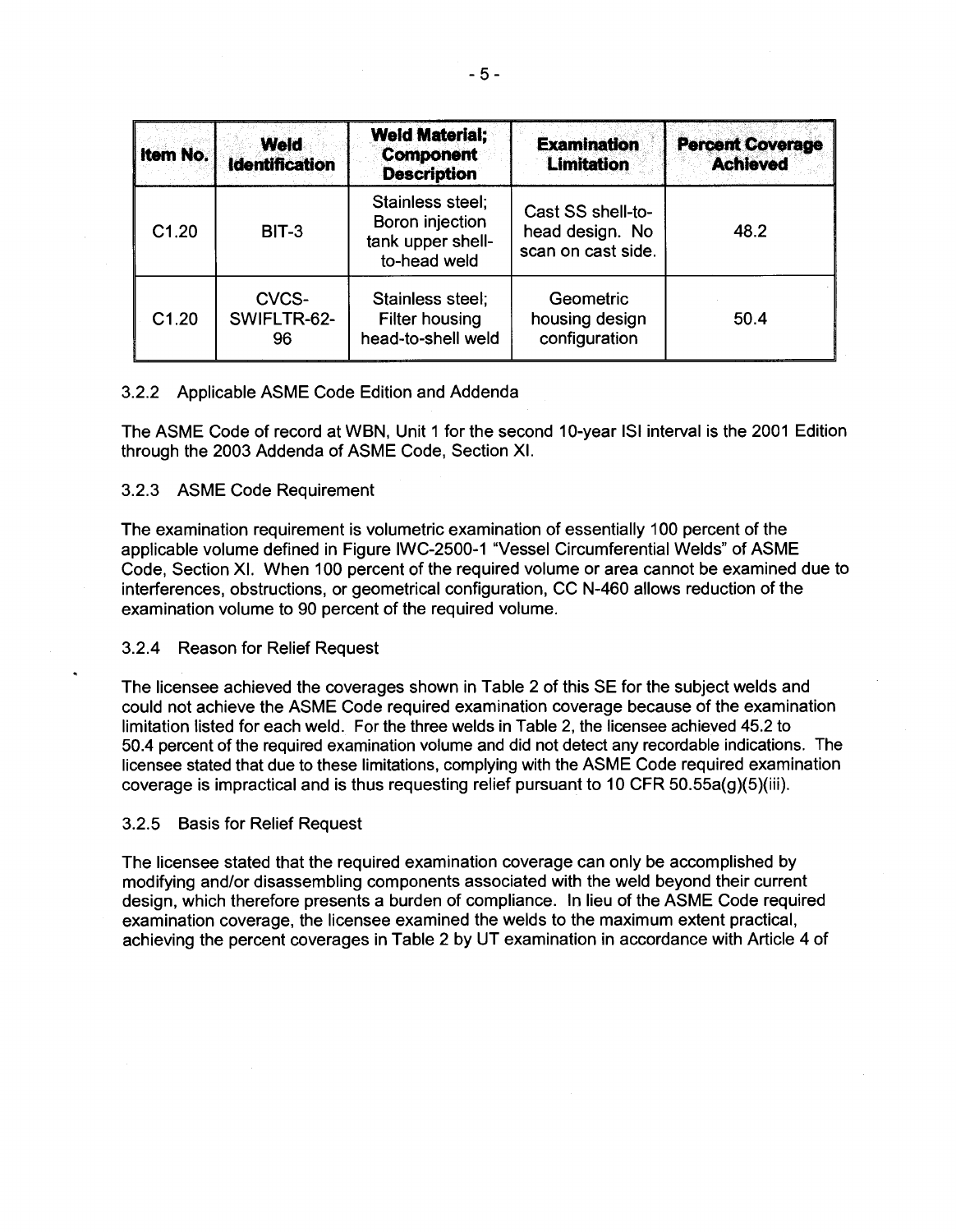Section V of the ASME Code (for thicknesses greater than 2 inches) and Appendix Ill (for thicknesses not greater than 2 inches) to Section XI of the ASME Code.

#### 3.2.6 Duration of Relief Request

The licensee submitted RR 1-ISl-21 for the second 10-year ISi interval at WBN, Unit 1, which began on May 27, 2007, and ended on May 26, 2017.

#### 3.2.7 NRC Staff Evaluation

For the head-to-shell welds in Table 2 of this SE, the licensee achieved less than 90 percent of the required volumetric examination coverage due to material and geometric limitations that would entail modification and disassembly of the associated components if the required coverage were to be obtained. The staff finds the stated limitations to be an acceptable basis for impracticality of conforming to the requirements and finds the modification necessary to achieve the required coverage constitutes a burden upon the licensee.

The licensee examined the welds in Table 2 of this SE to the maximum extent practical using UT examination in accordance with Article 4 of Section V or Appendix Ill to Section XI of the ASME Code, and achieved the coverages shown in the table. The licensee used 45-degree, 60-degree, and 70-degree shear wave scanners, parallel and transverse to the weld, from the head side of the weld for the BIT-2 and BIT-3 welds and from both sides of the weld for the CVCS-SWIFL TR-62-96 weld. The licensee also used a 60-degree refracted longitudinal wave scanner but did not credit the coverage from this scanner. The staff reviewed some of the examination coverage sheets and verified the licensee's achieved coverages. The staff finds the licensee's achieved coverages acceptable. The examined volumes included weld and base materials in the inner region where degradation is expected to show should it occur.

Based on the above discussion, the staff determined that obtaining the ASME Code required examination volume coverage for the subject head-to-shell welds is impractical because of the stated limitations and that the modification necessary to obtain the required coverage would impose a burden upon the licensee. The staff also determined that the volumetric UT examination performed to the maximum extent practical provides reasonable assurance of the structural integrity of the welds because: (1) the licensee identified no recordable indications; and (2) evidence of significant service-induced degradation in the welds, if it were to occur, would likely be detected in the volumetric examination coverages obtained by the licensee (Table 2), because the examined weld volume includes the most susceptible regions, is the same material as the unexamined volume, is under the same loading conditions, and is exposed to the same environment.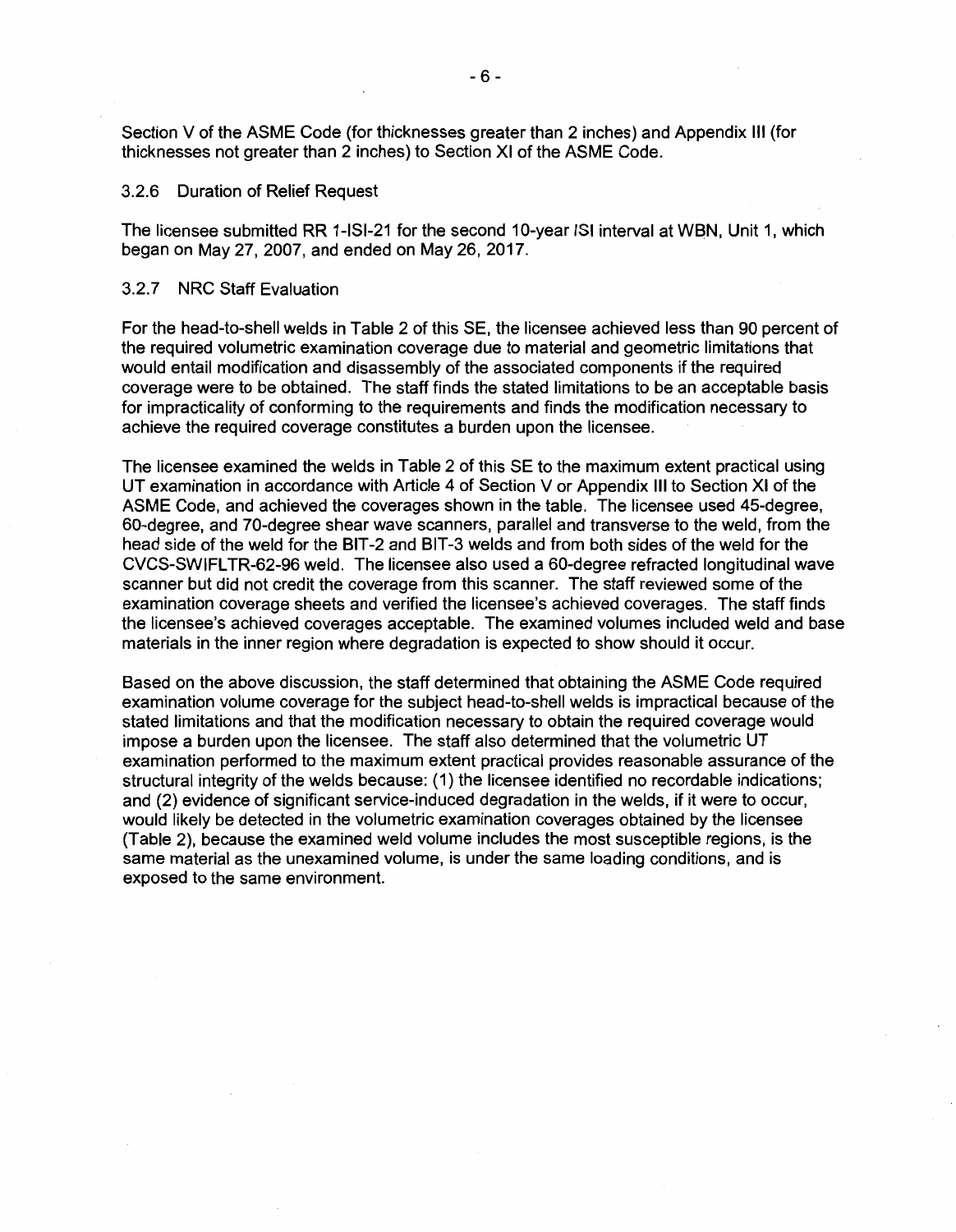# 3.3 Examination Category C-B, Pressure Retaining Nozzle Welds in Vessels, Item No. C2.21, Nozzle-to-Shell Weld

## 3.3.1 Components Affected

Details of the one weld under Examination Category C-B are shown in Table 3 of this SE, obtained from Table 1 of the attachment to the enclosure of the submittal.

# Table 3. Examination Category C-B Limited Volumetric Examination Coverage

| <b>Item No.</b>   | Weld<br><b>Identification</b> | <b>Weld Material;</b><br><b>Component</b><br><b>Description</b>                   | <b>Examination</b><br><b>Limitation</b>     | <b>Percent Coverage</b><br><b>Achieved</b> |
|-------------------|-------------------------------|-----------------------------------------------------------------------------------|---------------------------------------------|--------------------------------------------|
| C <sub>2.21</sub> | BIT-1                         | Stainless steel;<br><b>Boron Injection</b><br>Tank inlet nozzle-<br>to-shell weld | Geometric nozzle<br>design<br>configuration | 68.8                                       |

# 3.3.2 Applicable ASME Code Edition and Addenda

The ASME Code of record at WBN, Unit 1 for the second 10-year ISi interval is the 2001 Edition through the 2003 Addenda of ASME Code, Section XI.

# 3.3.3 ASME Code Requirement

The examination requirement is volumetric examination of essentially 100 percent of the applicable volume defined in Figures IWC-2500-4(a), (b), or (d) "Nozzle-to-Vessel Welds" of the ASME Code, Section XI. Additionally, a surface examination of 100 percent of the applicable surface defined in Figures IWC-2500-4(a), (b), or (d) of the ASME Code, Section XI is required. When 100 percent of the required volume or area cannot be examined due to interferences, obstructions, or geometrical configuration, CC N-460 allows reduction of the examination volume or area to 90 percent of the required volume or area.

# 3.3.4 Reason for Relief Request

The licensee achieved the volumetric coverage shown in Table 3 of this SE for the subject weld and could not achieve the ASME Code required volumetric coverage because of the examination limitation shown. The licensee achieved 100 percent of the required surface examination. For the weld in Table 3, the licensee achieved 68.8 percent of the required examination volume and did not detect any recordable indications. The licensee stated that due to the limitation, complying with the ASME Code required examination coverage is impractical and is thus requesting relief pursuant to 10 CFR 50.55a(g)(5)(iii).

# 3.3.5 Basis for Relief Request

The licensee stated that the required examination coverage can only be accomplished by modifying and/or disassembling components associated with the weld beyond their current design, which therefore presents a burden of compliance. In lieu of the ASME Code required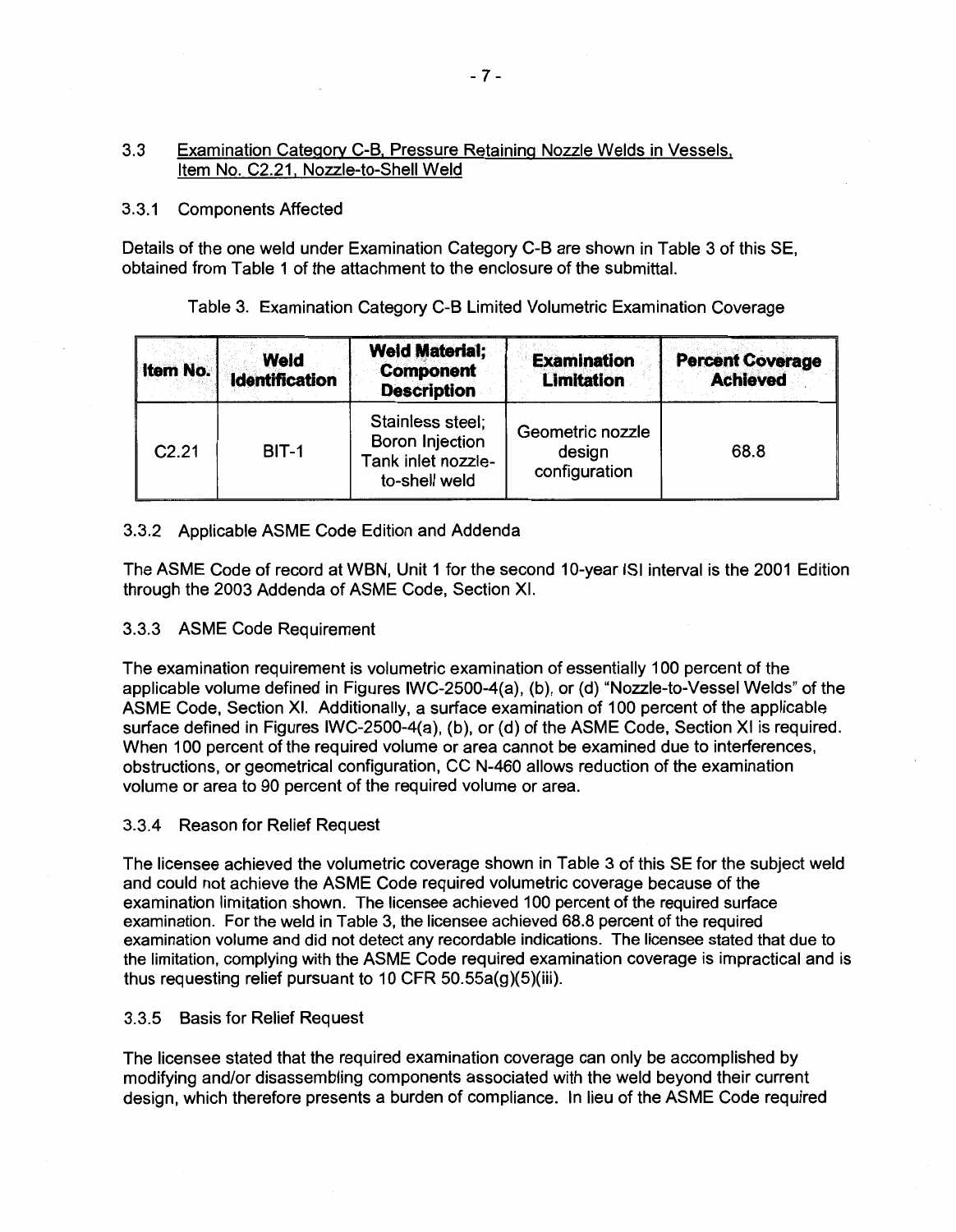examination coverage, the licensee examined the weld to the maximum extent practical, achieving the percent coverages in Table 3 by UT examination in accordance with Appendix Ill to Section XI of the ASME Code.

#### 3.3.6 Duration of Relief Request

The licensee submitted RR 1-ISl-21 for the second 10-year ISi interval at WBN, Unit 1, which began on May 27, 2007, and ended on May 26, 2017.

#### 3.3. 7 NRC Staff Evaluation

For the BIT-1 weld in Table 3 of this SE, the licensee achieved less than 90 percent of the required volumetric examination coverage due to a geometric limitation that would entail modification of the associated component if the required coverage were to be obtained. The staff finds the stated limitation to be an acceptable basis for impracticality of conforming to the requirements and finds the modification necessary to achieve the required coverage constitutes a burden upon the licensee.

The licensee examined the BIT-1 weld to the maximum extent practical using UT examination in accordance with Appendix Ill to Section XI of the ASME Code, and achieved the coverage shown in the table. The licensee used a 45-degree wave scanner, parallel and transverse to the weld, and because of the geometric limitation, from the shell side of the weld only. The licensee also used a 60-degree refracted longitudinal wave scanner but did not credit the coverage from this scanner. The staff reviewed and verified the licensee's achieved coverage, and the staff finds it acceptable. The examined volume included weld and base materials in the inner region where degradation is expected to show should it occur.

Based on the above discussion, the staff determined that obtaining the ASME Code required examination volume coverage for the BIT-1 weld is impractical because of the stated limitation and that the modification necessary to obtain the required coverage would impose a burden upon the licensee. The staff also determined that the volumetric UT examination performed to the maximum extent practical provides reasonable assurance of the structural integrity of the weld because: (1) the licensee identified no recordable indications; and (2) evidence of significant service-induced degradation in the welds, if it were to occur, would likely be detected in the volumetric examination coverage obtained by the licensee (Table 3), because the examined weld volume includes the most susceptible region, is the same material as the unexamined volume, is under the same loading conditions, and is exposed to the same environment.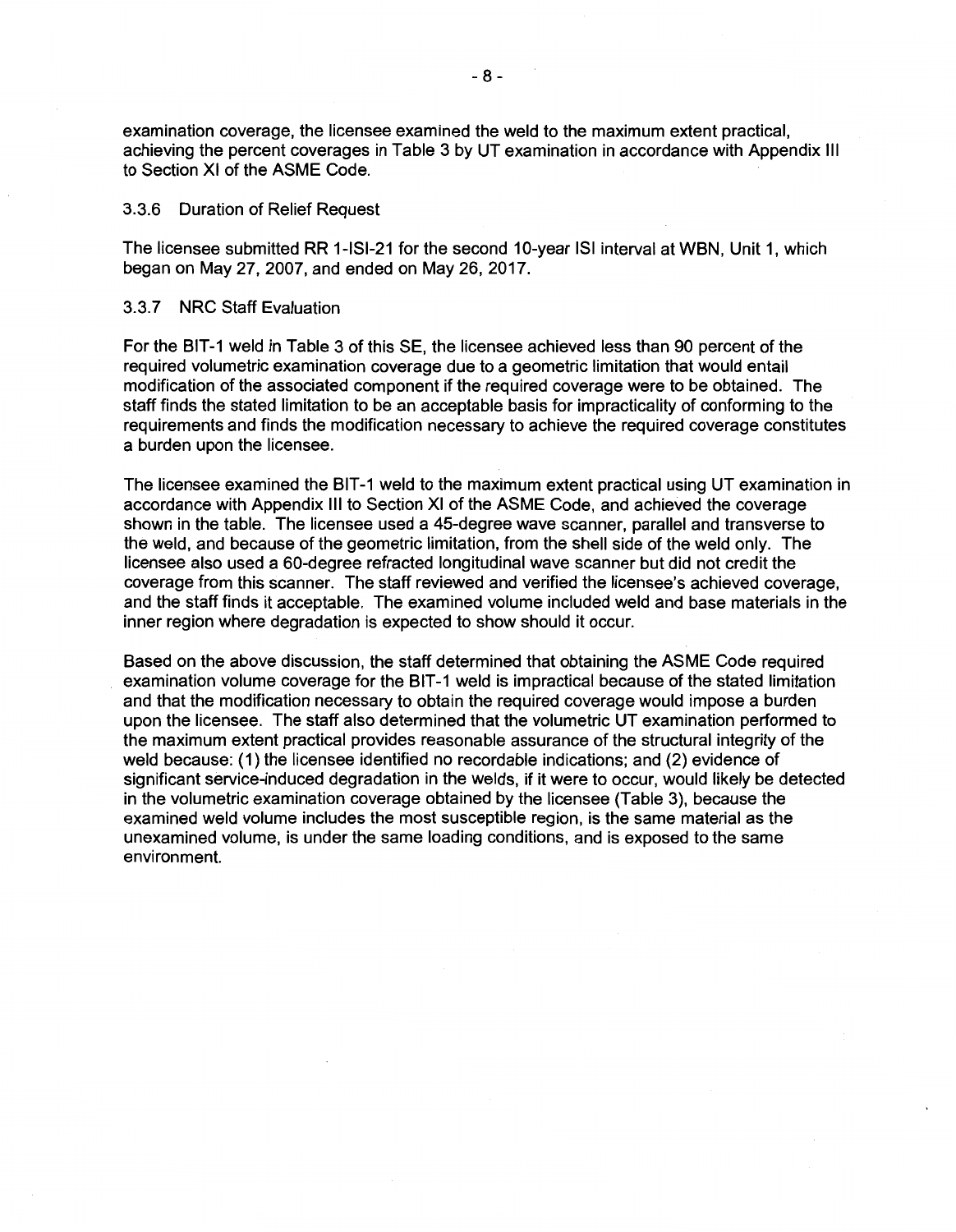## 3.4 Examination Category R-A, Risk-Informed lnservice Inspection Program Welds, Item Nos. R1 .11 and R1 .20

#### 3.4.1 Components Affected

Details of the welds under Examination Category R-A are shown in Table 4 of this SE (see next page), obtained from Table 1 of the attachment to the enclosure of the submittal.

#### 3.4.2 Applicable ASME Code Edition and Addenda

The ASME Code of record at WBN, Unit 1 for the second 10-year ISi interval is the 2001 Edition through the 2003 Addenda of ASME Code, Section XI.

#### 3.4.3 ASME Code Requirement

The examination requirement for the R-A category welds is volumetric examination of essentially 100 percent of the applicable volume defined in Figure IWB-2500-B(c), "Similar and Dissimilar Metal Welds in Components, Nozzles, and Piping," of ASME Code, Section XI, except that the length of the examination volume shall be increased to include one-half of an inch beyond each side of the metal thickness transition or counterbore.

#### 3.4.4 Reason for Relief Request

The licensee achieved the volumetric coverage shown in Table 4 of this SE for the subject welds and could not achieve the ASME Code required examination coverage because of the examination limitations shown. For the five welds in Table 4, the licensee achieved 46.5 to 89.6 percent of the required examination volume and did not detect any recordable indications. The licensee stated that due to physical limitations, complying with the ASME Code required examination coverage is impractical and is thus requesting relief pursuant to 10 CFR 50.55a(g)(5)(iii).

#### 3.4.5 Basis for Relief Request

The licensee indicated that the required examination coverage can only be accomplished by modifying and/or disassembling components associated with the reduced examination coverage beyond their current configuration, which therefore presents a burden of compliance. In lieu of the ASME Code required examination coverage, the licensee examined these welds to the maximum extent practical, achieving the coverages in Table 4. The volumetric examinations were performed in accordance with Section XI, Mandatory Appendix I, 1-2220, which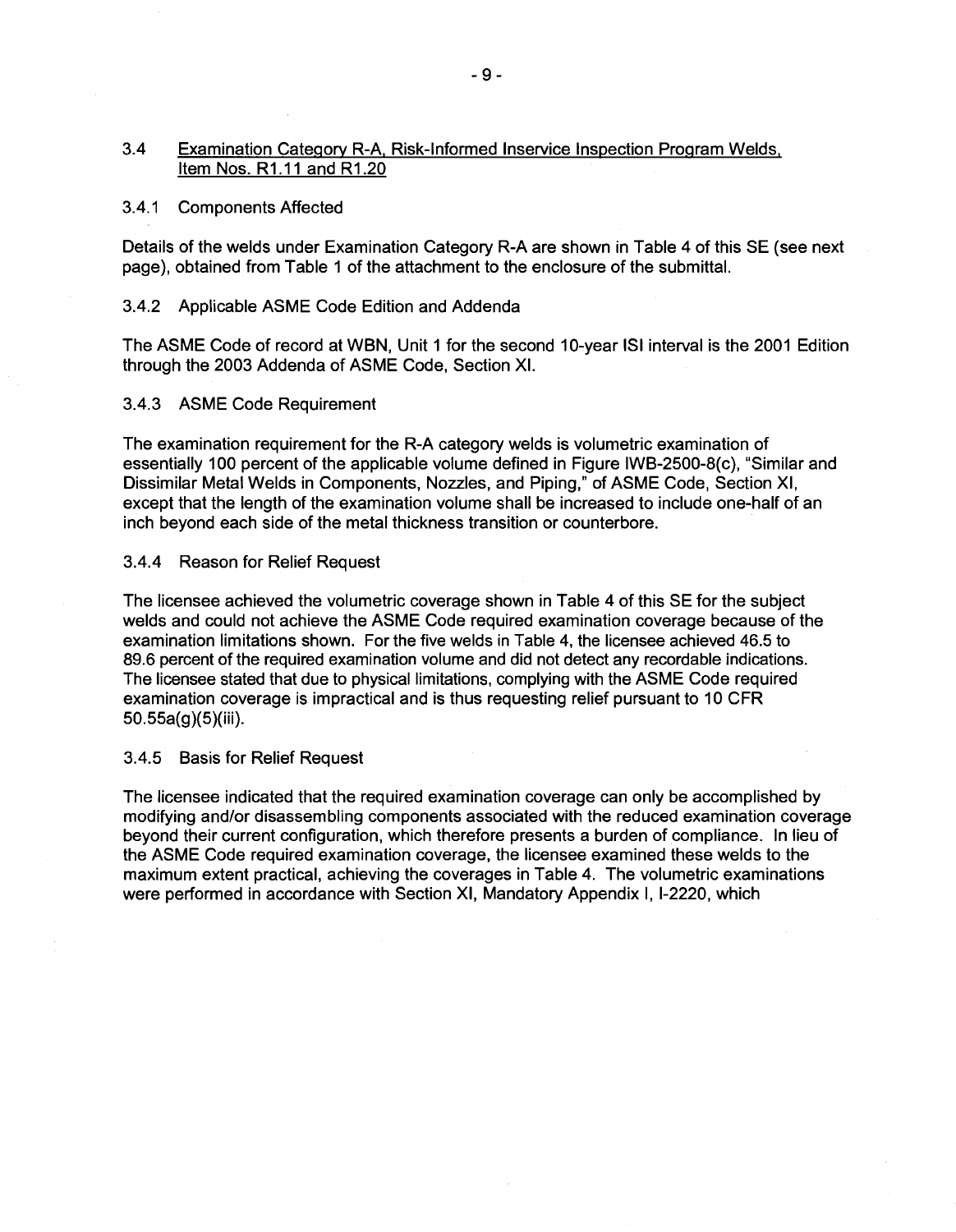implements the Appendix VIII, Performance Demonstration Program for ultrasonic examinations.

| <b>Item No.</b>   | Weld<br><b>Identification</b> | <b>Weld Material:</b><br><b>Component</b><br><b>Description</b>                                                                                                                                    | <b>Examination</b><br><b>Limitation</b>                | <b>Percent Coverage</b><br><b>Achieved</b> |
|-------------------|-------------------------------|----------------------------------------------------------------------------------------------------------------------------------------------------------------------------------------------------|--------------------------------------------------------|--------------------------------------------|
| R <sub>1.11</sub> | 1-003D-D012-13                | Ferritic steel; Valve<br>to Pipe weld ASME<br>Class 2<br>4" NPS SCH X-HVY<br><b>Main Feedwater</b><br>System                                                                                       | Valve-to-Pipe<br>design. No<br>scan on valve<br>side   | 46.5                                       |
| R <sub>1.11</sub> | 1-003D-D012-14                | Ferritic steel; Pipe to<br>Valve weld ASME<br>Class 2<br>4" NPS SCH X-HVY<br><b>Main Feedwater</b><br>System                                                                                       | Pipe-to-Valve<br>design. No<br>scan on valve<br>side   | 46.5                                       |
| R <sub>1.11</sub> | <b>CVCF-D036-14</b>           | Stainless steel;<br>Pipe-to-Tee weld<br><b>ASME Class 1</b><br>2" NPS SCH 160<br>Pipe to Tee 3"x3"x2"<br><b>Chemical Volume</b><br><b>Control System</b>                                           | Pipe-to-Tee<br>design<br>configuration<br>limitation   | 58.3                                       |
| R <sub>1.20</sub> | SIF-D092-15                   | Stainless steel;<br>Elbow to Tee weld<br><b>ASME Class1</b><br>Elbow-to-Tee<br>6" NPS SCH 160<br>design<br>configuration<br>Elbow to Tee<br>limitation<br>14"x14"x6"<br>Safety Injection<br>System |                                                        | 75.0                                       |
| R <sub>1.20</sub> | SIF-D084-04                   | Stainless steel;<br>Elbow to Pipe weld<br><b>ASME Class 2</b><br>4" NPS SCH 160<br>Safety Injection<br>System                                                                                      | Elbow-to-Pipe<br>design<br>configuration<br>limitation | 89.6                                       |

Table 4. Examination Category R-A Limited Volumetric Examination Coverage

# 3.4.6 Duration of Relief Request

The licensee submitted RR 1-ISl-21 for the second 10-year ISi interval at WBN, Unit 1, which began on May 27, 2007, and ended on May 26, 2017.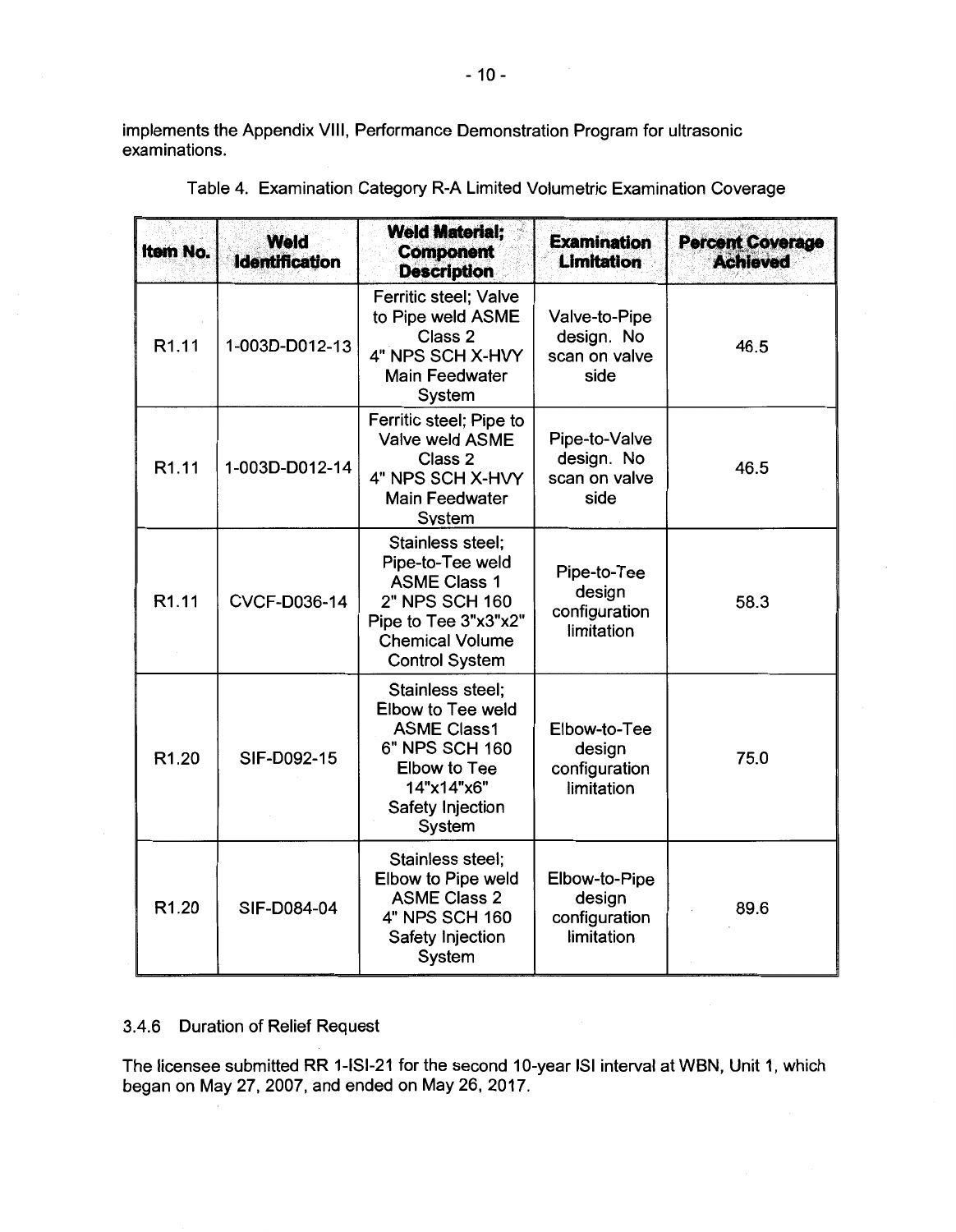#### ·3.4. 7 NRC Staff Evaluation

For the Examination Category R-A welds listed in Table 4 of this SE, the licensee achieved less than the required volumetric examination coverage due to geometric, material, and physical limitations that would entail modification of the associated components if the required coverage were to be obtained. The staff finds the stated limitations to be an acceptable basis for impracticality of conforming to the requirements and finds the modification necessary to achieve the required coverage constitutes a burden upon the licensee.

The licensee examined the subject welds to the maximum extent practical using UT examination in accordance with Mandatory Appendix I, Subsubarticle 1-2220 to Section XI of the ASME Code. These examinations implemented the Appendix VIII, Performance Demonstration Program to achieve the UT examination coverage shown in the Table 4. The licensee used a 45-degree and 70-degree shear wave scanner, parallel and transverse to the weld, and because of the noted limitations, was not able to achieve the required examination volumes for the subject welds. The staff reviewed the examination coverage and verified the licensee's achieved coverage. The staff finds the licensee's achieved coverages acceptable, given the noted limitations. The examined volumes included weld and base metal in the inner region where degradation is expected to show, should it occur.

Based on the above discussion, the staff determined that obtaining the ASME Code required examination volume coverage for the welds listed in Table 4 is impractical because of the stated limitations and that the modifications necessary to obtain the required coverage would impose a burden upon the licensee. The staff also determined that the volumetric UT examination performed to the maximum extent practical provides reasonable assurance of the structural integrity of the weld because: (1) the licensee identified no recordable indications; and (2) evidence of significant service-induced degradation in the welds, if it were to occur, would likely have been detected by the volumetric examination coverage obtained by the licensee (Table 4), because the examined weld volume includes the most susceptible regions, is the same material as the unexamined volume, is under the same loading conditions, and is exposed to the same environment.

# 4.0 CONCLUSION

As set forth above, the staff concludes that it is impractical for the licensee to comply with the requirements of the ASME Code, Section XI, for the examinations of the components noted in RR 1-ISl-21 for WBN Unit 1. The staff concludes that the licensee has adequately addressed all of the regulatory requirements set forth in 10 CFR  $50.55a(q)(5)(iii)$ . Accordingly, the staff has determined that the granting of relief pursuant to 10 CFR 50.55a(g)(6)(i) is authorized by law and will not endanger life or property or common defense and security, and is otherwise in the public interest, giving due consideration to the burden upon the licensee that could result if the requirements were imposed on the facility. Therefore, the NRC grants the use of RR 1-ISl-21, for the WBN, Unit 1 for the second10-year ISi interval, which began on May 27, 2007, and ended on May 26, 2017.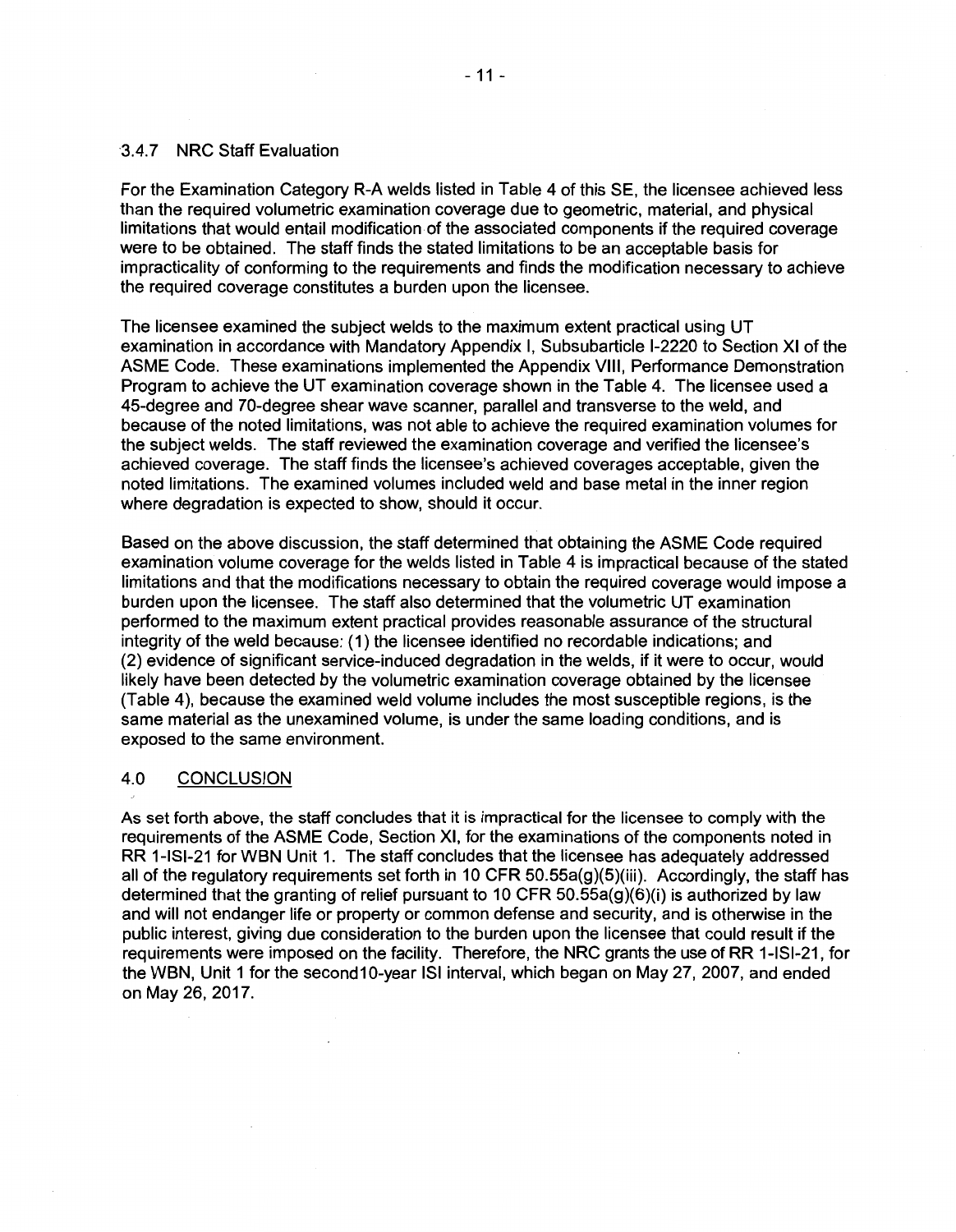All other ASME Code, Section XI requirements for which relief was not specifically requested and approved in this relief request remain applicable, including third-party review by the Authorized Nuclear lnservice Inspector.

Principal Contributors: David Dijamco Roger Kalikian

Date: April 12, 2019